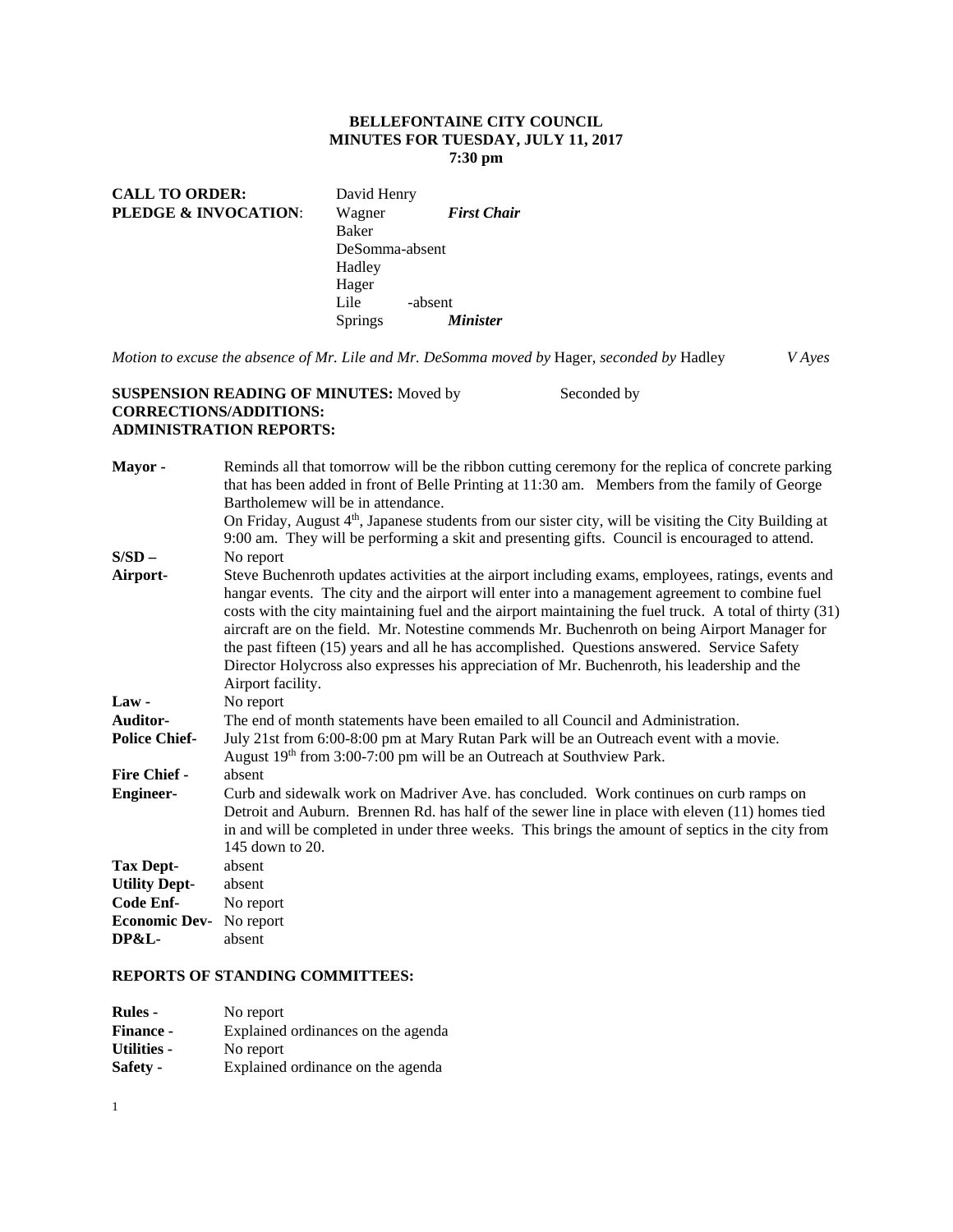**Streets -** No report **Sidewalks, Curbs & Parks –**No report **Audit -** No report

**COMMUNICATIONS FROM CITIZENS:** Marvin Wilcoxin, 1021 Brennen Road, here to ask Council permission to tie into the sewer and water line. *President Henry puts this in committee with Mr. Wagner and the Utility Committee.* Mr. Notestine adds that sixteen (16) feet of this property is already annexed into the city and the property is contiguous to the city.

## **INTRODUCTION OF ORDINANCES:**

#### **1. ORDINANCES FOR 1ST READING**

17-34 A. AN ORDINANCE AUTHORIZING AND DIRECTING THE SERVICE SAFETY DIRECTOR TO ENTER INTO A MANAGEMENT AGREEMENT WITH MIDWEST CORPORATE AIR, INC. FOR THE OPERATION OF THE BELLEFONTAINE REGIONAL AIRPORT AND DECLARING AN EMERGENCY IN THE CITY OF BELLEFONTAINE, OHIO. **FINANCE** 

3RR - Moved by Baker, seconded by Wagner V Ayes Passage - Adoption -

17-35 B. AN ORDINANCE AUTHORIZING THE SERVICE-SAFETY DIRECTOR TO SEEK PROPOSALS AND/OR ADVERTISE FOR BIDS AND ENTER INTO CONTRACT WITH THE SELECTED CONTRACTOR AND/OR BIDDERS FOR 2017 STREET RESURFACING PROJECT AND DECLARING AN EMERGENCY IN THE CITY OF BELLEFONTAINE, OHIO. **FINANCE**

| $3RR -$    | Moved by Baker, seconded by Wagner | V Ayes |
|------------|------------------------------------|--------|
| Passage -  |                                    |        |
| Adoption - |                                    |        |

R17-36 C. A RESOLUTION OF SUPPORT FOR THE LOGAN COUNTY PROGRAM YEAR 2017 COMMUNITY DEVELOPMENT BLOCK GRANT ALLOCATION APPLICATION TO THE OHIO DEVELOPMENT SERVICES AGENCY FOR THE DEMOLITION OF MULTIPLE BLIGHTED STRUCTURES IN THE CITY OF BELLEFONTAINE. **FINANCE** 

Adoption - Moved by Baker, seconded by Wagner V Ayes

### **2. ORDINANCES FOR 2ND READING**

17-30 A. AN ORDINANCE AUTHORIZING THE CHIEF OF POLICE TO ENTER INTO INFORMATION EXCHANGE AGREEMENTS WITH CRIMINAL JUSTICE AGENCIES AUTHORIZED TO PARTICIPATE IN LEADS AND DECLARING AN EMERGENCY IN THE CITY OF BELLEFONTAINE, OHIO. **SAFETY** 

| $3RR -$    | Moved by Hadley, seconded by Springs | V Ayes |
|------------|--------------------------------------|--------|
| Passage -  |                                      |        |
| Adoption – |                                      |        |

17-31 B. AN ORDINANCE MAKING SUPPLEMENTAL APPROPRIATIONS AND AMENDING THE PERMANENT APPROPIRATIONS ORDINANCE FOR PURPOSES OF GENERAL FUND

2